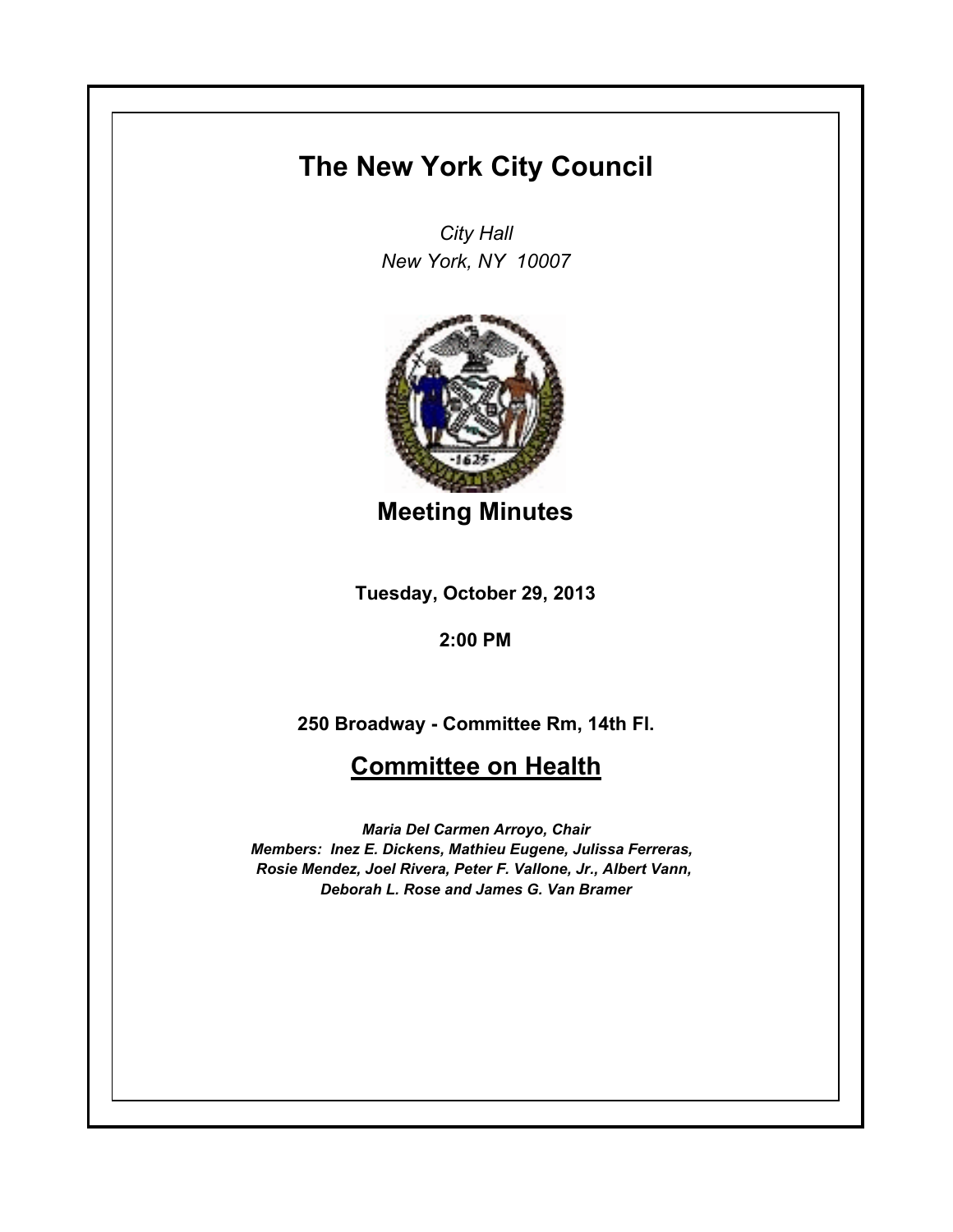| Roll Call     |                                                                                                                                                                                                                                                                          |                                                                                                                                                                                                                                                                                                                                             |  |
|---------------|--------------------------------------------------------------------------------------------------------------------------------------------------------------------------------------------------------------------------------------------------------------------------|---------------------------------------------------------------------------------------------------------------------------------------------------------------------------------------------------------------------------------------------------------------------------------------------------------------------------------------------|--|
|               | Present:                                                                                                                                                                                                                                                                 |                                                                                                                                                                                                                                                                                                                                             |  |
|               |                                                                                                                                                                                                                                                                          | Arroyo, Dickens, Eugene, Mendez, Vallone Jr., Vann, Rose and Van Bramer                                                                                                                                                                                                                                                                     |  |
|               | Absent:                                                                                                                                                                                                                                                                  |                                                                                                                                                                                                                                                                                                                                             |  |
|               | Rivera                                                                                                                                                                                                                                                                   |                                                                                                                                                                                                                                                                                                                                             |  |
|               | <b>Maternity:</b>                                                                                                                                                                                                                                                        |                                                                                                                                                                                                                                                                                                                                             |  |
|               | Ferreras                                                                                                                                                                                                                                                                 |                                                                                                                                                                                                                                                                                                                                             |  |
| Int 0250-2010 | A Local Law to amend the administrative code of the city of New<br>York, in relation to raising the sales age from eighteen to<br>twenty-one years for cigarettes and tobacco products and<br>establishing a sales age of twenty-one years for electronic<br>cigarettes. |                                                                                                                                                                                                                                                                                                                                             |  |
|               | Attachments:                                                                                                                                                                                                                                                             | Int. No. 250 - 5/25/10, Proposed Int. No. 250-A - 5/2/13, Committee Report<br>5/2/13, Hearing Testimony 5/2/13, Hearing Testimony 5/2/13 (Con't),<br>Hearing Transcript 5/2/13, Committee Report 10/29/13, Hearing Testimony<br>10/29/13, Hearing Transcript 10/29/13, Committee Report - Stated Meeting,<br><b>Fiscal Impact Statement</b> |  |
|               | Proposed Int. No. 250-A                                                                                                                                                                                                                                                  |                                                                                                                                                                                                                                                                                                                                             |  |
|               | This Introduction was Hearing Held by Committee                                                                                                                                                                                                                          |                                                                                                                                                                                                                                                                                                                                             |  |
|               | Attachments:                                                                                                                                                                                                                                                             | Int. No. 250 - 5/25/10, Proposed Int. No. 250-A - 5/2/13, Committee Report<br>5/2/13, Hearing Testimony 5/2/13, Hearing Testimony 5/2/13 (Con't),<br>Hearing Transcript 5/2/13, Committee Report 10/29/13, Hearing Testimony<br>10/29/13, Hearing Transcript 10/29/13, Committee Report - Stated Meeting,<br><b>Fiscal Impact Statement</b> |  |
|               | This Introduction was Amendment Proposed by Comm                                                                                                                                                                                                                         |                                                                                                                                                                                                                                                                                                                                             |  |
|               | Attachments:                                                                                                                                                                                                                                                             | Int. No. 250 - 5/25/10, Proposed Int. No. 250-A - 5/2/13, Committee Report<br>5/2/13, Hearing Testimony 5/2/13, Hearing Testimony 5/2/13 (Con't),<br>Hearing Transcript 5/2/13, Committee Report 10/29/13, Hearing Testimony<br>10/29/13, Hearing Transcript 10/29/13, Committee Report - Stated Meeting,<br><b>Fiscal Impact Statement</b> |  |
|               | This Introduction was Amended by Committee                                                                                                                                                                                                                               |                                                                                                                                                                                                                                                                                                                                             |  |
| Int 0250-2010 | A Local Law to amend the administrative code of the city of New<br>York, in relation to raising the sales age from eighteen to<br>twenty-one years for cigarettes and tobacco products and<br>establishing a sales age of twenty-one years for electronic<br>cigarettes. |                                                                                                                                                                                                                                                                                                                                             |  |
|               | Attachments:                                                                                                                                                                                                                                                             | Int. No. 250 - 5/25/10, Proposed Int. No. 250-A - 5/2/13, Committee Report<br>5/2/13, Hearing Testimony 5/2/13, Hearing Testimony 5/2/13 (Con't),<br>Hearing Transcript 5/2/13, Committee Report 10/29/13, Hearing Testimony<br>10/29/13, Hearing Transcript 10/29/13, Committee Report - Stated Meeting,<br><b>Fiscal Impact Statement</b> |  |
|               |                                                                                                                                                                                                                                                                          |                                                                                                                                                                                                                                                                                                                                             |  |

**A motion was made that this Introduction be Approved by Committee approved by Roll Call.**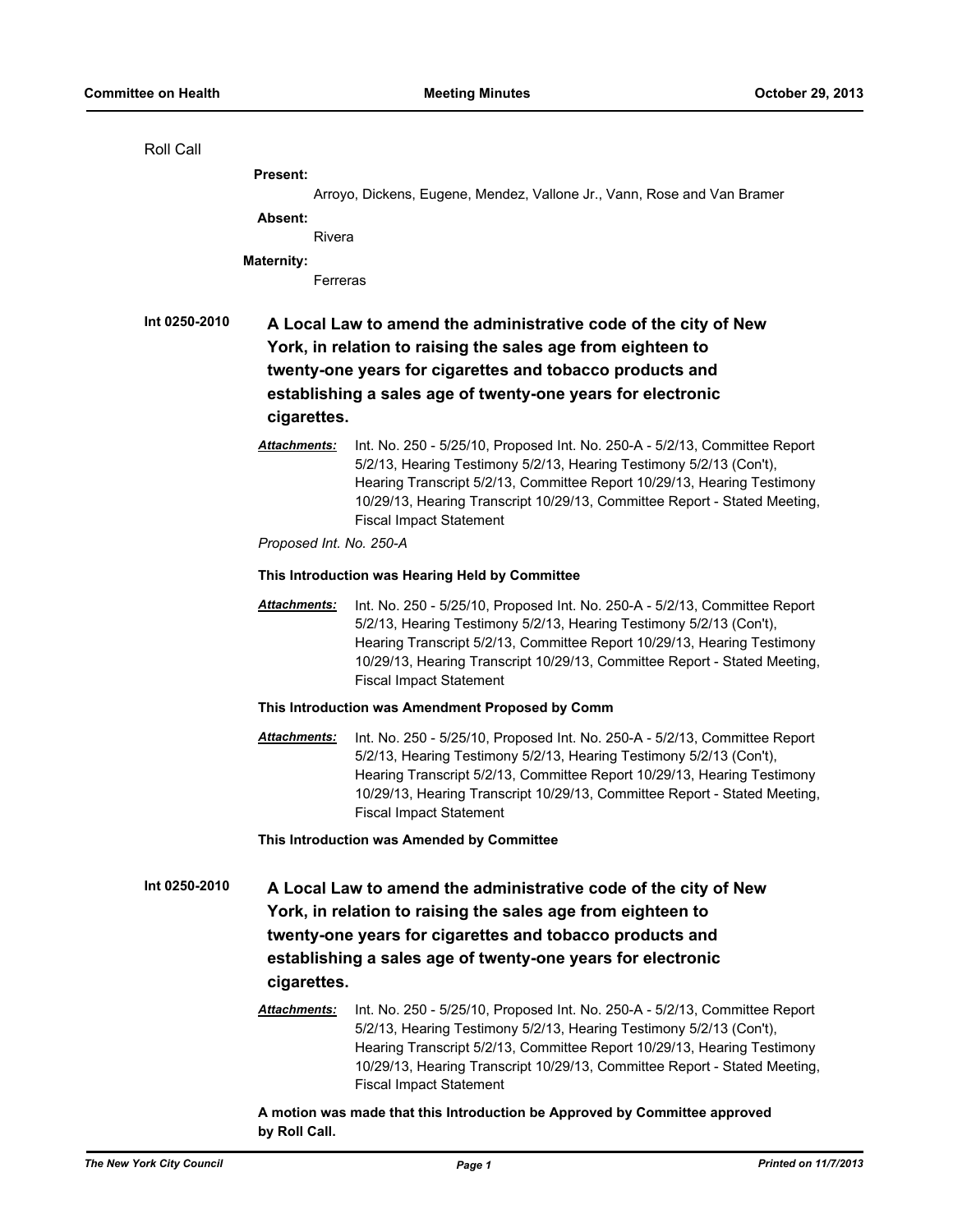|               | Affirmative: 8 -                                                                                                                                                                                                                                                                                                                                                                              |                                                                                                                                                                                                                                                                       |  |  |
|---------------|-----------------------------------------------------------------------------------------------------------------------------------------------------------------------------------------------------------------------------------------------------------------------------------------------------------------------------------------------------------------------------------------------|-----------------------------------------------------------------------------------------------------------------------------------------------------------------------------------------------------------------------------------------------------------------------|--|--|
|               |                                                                                                                                                                                                                                                                                                                                                                                               | Arroyo, Dickens, Eugene, Mendez, Vallone Jr., Vann, Rose and Van<br><b>Bramer</b>                                                                                                                                                                                     |  |  |
|               | Absent: 1 -                                                                                                                                                                                                                                                                                                                                                                                   | Rivera                                                                                                                                                                                                                                                                |  |  |
|               | <b>Maternity:</b><br>- 1 -                                                                                                                                                                                                                                                                                                                                                                    | Ferreras                                                                                                                                                                                                                                                              |  |  |
| Int 1021-2013 | A Local Law to amend the administrative code of the city of New<br>York, in relation to the sale of cigarettes and tobacco products, and<br>the regulation of retail dealers and wholesale dealers of cigarettes,<br>and repealing section 17-707 of the administrative code of the city<br>of New York, relating to requiring public health messages where<br>tobacco advertisements appear. |                                                                                                                                                                                                                                                                       |  |  |
|               | Attachments:                                                                                                                                                                                                                                                                                                                                                                                  | Int. No. 1021 - 3/20/13, Committee Report 5/2/13, Hearing Testimony<br>5/2/13, Hearing Testimony 5/2/13 (Con't), Committee Report 10/29/13,<br>Hearing Testimony 10/29/13, Hearing Transcript 10/29/13, Committee<br>Report - Stated Meeting, Fiscal Impact Statement |  |  |
|               | Proposed Int. No. 1021-A                                                                                                                                                                                                                                                                                                                                                                      |                                                                                                                                                                                                                                                                       |  |  |
|               | This Introduction was Hearing Held by Committee                                                                                                                                                                                                                                                                                                                                               |                                                                                                                                                                                                                                                                       |  |  |
|               | <b>Attachments:</b>                                                                                                                                                                                                                                                                                                                                                                           | Int. No. 1021 - 3/20/13, Committee Report 5/2/13, Hearing Testimony<br>5/2/13, Hearing Testimony 5/2/13 (Con't), Committee Report 10/29/13,<br>Hearing Testimony 10/29/13, Hearing Transcript 10/29/13, Committee<br>Report - Stated Meeting, Fiscal Impact Statement |  |  |
|               | This Introduction was Amendment Proposed by Comm                                                                                                                                                                                                                                                                                                                                              |                                                                                                                                                                                                                                                                       |  |  |
|               | <u> Attachments:</u>                                                                                                                                                                                                                                                                                                                                                                          | Int. No. 1021 - 3/20/13, Committee Report 5/2/13, Hearing Testimony<br>5/2/13, Hearing Testimony 5/2/13 (Con't), Committee Report 10/29/13,<br>Hearing Testimony 10/29/13, Hearing Transcript 10/29/13, Committee<br>Report - Stated Meeting, Fiscal Impact Statement |  |  |
|               |                                                                                                                                                                                                                                                                                                                                                                                               | This Introduction was Amended by Committee                                                                                                                                                                                                                            |  |  |
| Int 1021-2013 | A Local Law to amend the administrative code of the city of New<br>York, in relation to the sale of cigarettes and tobacco products, and<br>the regulation of retail dealers and wholesale dealers of cigarettes,<br>and repealing section 17-707 of the administrative code of the city<br>of New York, relating to requiring public health messages where<br>tobacco advertisements appear. |                                                                                                                                                                                                                                                                       |  |  |
|               | <b>Attachments:</b>                                                                                                                                                                                                                                                                                                                                                                           | Int. No. 1021 - 3/20/13, Committee Report 5/2/13, Hearing Testimony<br>5/2/13, Hearing Testimony 5/2/13 (Con't), Committee Report 10/29/13,<br>Hearing Testimony 10/29/13, Hearing Transcript 10/29/13, Committee<br>Report - Stated Meeting, Fiscal Impact Statement |  |  |
|               |                                                                                                                                                                                                                                                                                                                                                                                               | A motion was made that this Introduction be Approved by Committee approved                                                                                                                                                                                            |  |  |

**by Roll Call.**